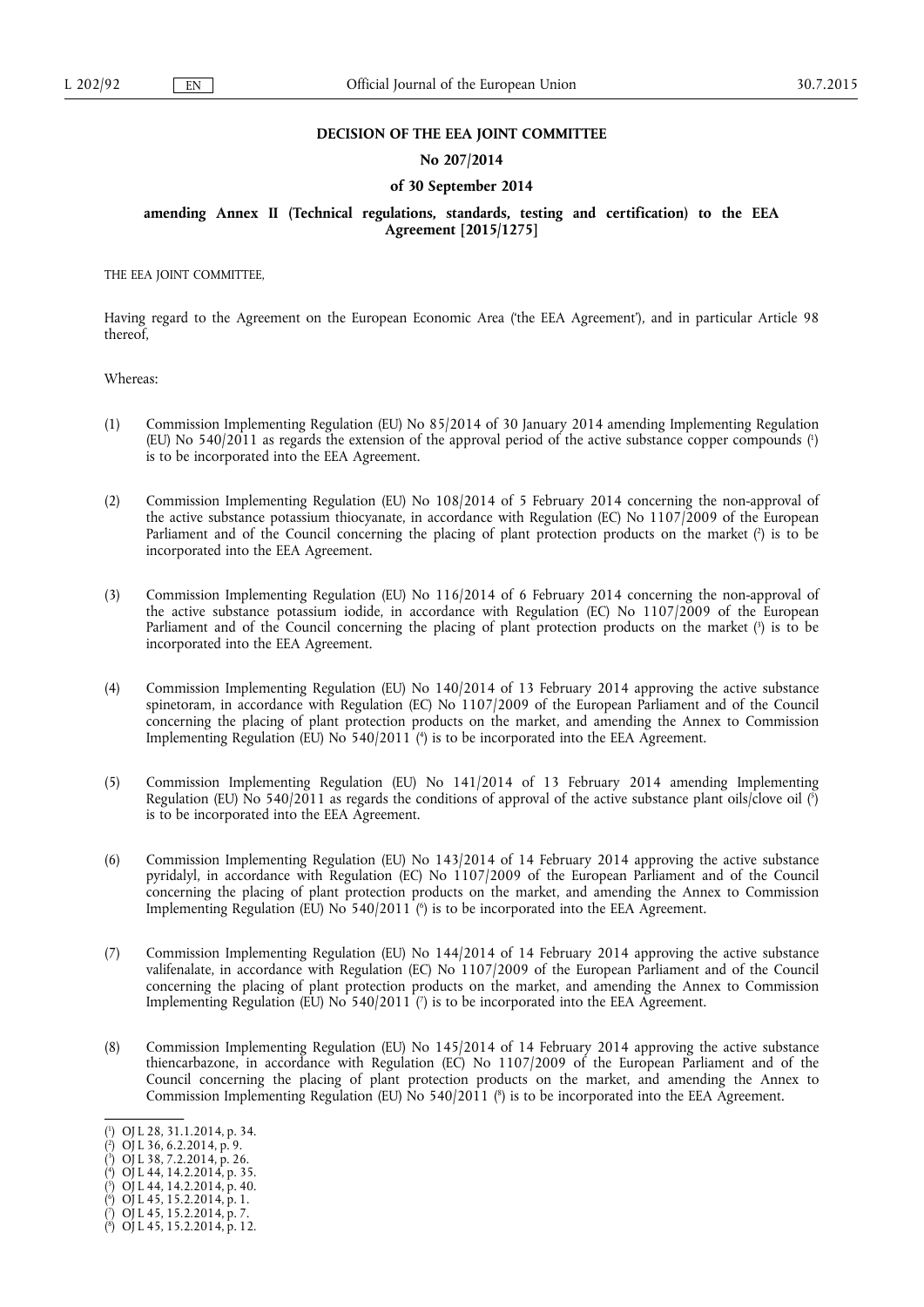- (9) Commission Implementing Regulation (EU) No 149/2014 of 17 February 2014 approving the active substance L-ascorbic acid, in accordance with Regulation (EC) No 1107/2009 of the European Parliament and of the Council concerning the placing of plant protection products on the market, and amending the Annex to Implementing Regulation (EU) No  $540/2011$  (<sup>1</sup>) is to be incorporated into the EEA Agreement.
- (10) Commission Implementing Regulation (EU) No 151/2014 of 18 February 2014 approving the active substance S-abscisic acid, in accordance with Regulation (EC) No 1107/2009 of the European Parliament and of the Council concerning the placing of plant protection products on the market, and amending the Annex to Commission Implementing Regulation (EU) No  $540/2011$  ( $^2$ ) is to be incorporated into the EEA Agreement.
- (11) Commission Implementing Regulation (EU) No 154/2014 of 19 February 2014 amending Implementing Regulation (EU) No 540/2011 as regards the conditions of approval of the active substance extract from tea tree (3 ) is to be incorporated into the EEA Agreement.
- (12) Commission Implementing Regulation (EU) No 192/2014 of 27 February 2014 approving the active substance 1,4-dimethylnaphthalene, in accordance with Regulation (EC) No 1107/2009 of the European Parliament and of the Council concerning the placing of plant protection products on the market, and amending the Annex to Implementing Regulation (EU) No 540/2011 (<sup>4</sup>) is to be incorporated into the EEA Agreement.
- (13) Commission Implementing Regulation (EU) No 193/2014 of 27 February 2014 approving the active substance amisulbrom, in accordance with Regulation (EC) No 1107/2009 of the European Parliament and of the Council concerning the placing of plant protection products on the market, and amending the Annex to Commission Implementing Regulation (EU) No  $540/2011$  ( $5$ ) is to be incorporated into the EEA Agreement.
- (14) Annex II to the EEA Agreement should therefore be amended accordingly,

HAS ADOPTED THIS DECISION:

#### *Article 1*

Chapter XV of Annex II to the EEA Agreement shall be amended as follows:

- 1. The following indents are added in point 13a (Commission Implementing Regulation (EU) No 540/2011):
	- '— **32014 R 0085**: Commission Implementing Regulation (EU) No 85/2014 of 30 January 2014 (OJ L 28, 31.1.2014, p. 34),
	- **32014 R 0140**: Commission Implementing Regulation (EU) No 140/2014 of 13 February 2014 (OJ L 44, 14.2.2014, p. 35),
	- **32014 R 0141**: Commission Implementing Regulation (EU) No 141/2014 of 13 February 2014 (OJ L 44, 14.2.2014, p. 40),
	- **32014 R 0143**: Commission Implementing Regulation (EU) No 143/2014 of 14 February 2014 (OJ L 45, 15.2.2014, p. 1),
	- **32014 R 0144**: Commission Implementing Regulation (EU) No 144/2014 of 14 February 2014 (OJ L 45, 15.2.2014, p. 7),
	- **32014 R 0145**: Commission Implementing Regulation (EU) No 145/2014 of 14 February 2014 (OJ L 45, 15.2.2014, p. 12),
	- **32014 R 0149**: Commission Implementing Regulation (EU) No 149/2014 of 17 February 2014 (OJ L 46, 18.2.2014, p. 3),

<sup>(</sup> 1 ) OJ L 46, 18.2.2014, p. 3.

<sup>(</sup> 2 ) OJ L 48, 19.2.2014, p. 1.

 $(3)$  OJ L 50, 20.2.2014, p. 7.

<sup>(</sup> 4 ) OJ L 59, 28.2.2014, p. 20.

<sup>(</sup> 5 ) OJ L 59, 28.2.2014, p. 25.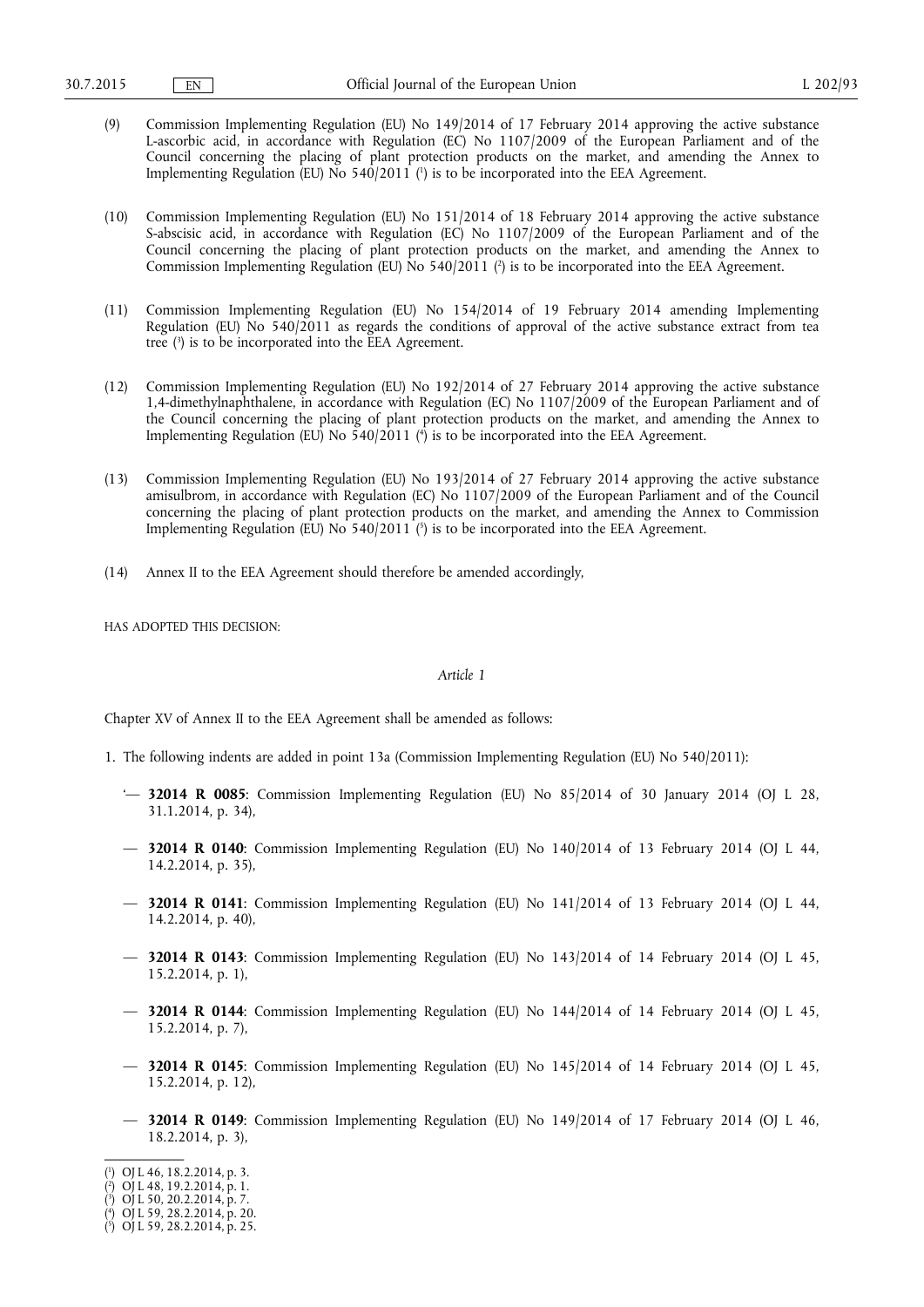- **32014 R 0151**: Commission Implementing Regulation (EU) No 151/2014 of 18 February 2014 (OJ L 48, 19.2.2014, p. 1),
- **32014 R 0154**: Commission Implementing Regulation (EU) No 154/2014 of 19 February 2014 (OJ L 50, 20.2.2014, p. 7),
- **32014 R 0192**: Commission Implementing Regulation (EU) No 192/2014 of 27 February 2014 (OJ L 59, 28.2.2014, p. 20),
- **32014 R 0193**: Commission Implementing Regulation (EU) No 193/2014 of 27 February 2014 (OJ L 59, 28.2.2014, p. 25).'
- 2. The following points are inserted after point 13zzzl (Commission Implementing Regulation (EU) No 1165/2013):
	- '13zzzm. **32014 R 0108**: Commission Implementing Regulation (EU) No 108/2014 of 5 February 2014 concerning the non-approval of the active substance potassium thiocyanate, in accordance with Regulation (EC) No 1107/2009 of the European Parliament and of the Council concerning the placing of plant protection products on the market  $(OJ L 36, 6.2.2014, p. 9)$ .
	- 13zzzn. **32014 R 0116**: Commission Implementing Regulation (EU) No 116/2014 of 6 February 2014 concerning the non-approval of the active substance potassium iodide, in accordance with Regulation (EC) No 1107/2009 of the European Parliament and of the Council concerning the placing of plant protection products on the market  $(OJ L 38, 7.2.2014, p. 26)$ .
	- 13zzzo. **32014 R 0140**: Commission Implementing Regulation (EU) No 140/2014 of 13 February 2014 approving the active substance spinetoram, in accordance with Regulation (EC) No 1107/2009 of the European Parliament and of the Council concerning the placing of plant protection products on the market, and amending the Annex to Commission Implementing Regulation (EU) No 540/2011 (OJ L 44, 14.2.2014, p. 35).
	- 13zzzp. **32014 R 0143**: Commission Implementing Regulation (EU) No 143/2014 of 14 February 2014 approving the active substance pyridalyl, in accordance with Regulation (EC) No 1107/2009 of the European Parliament and of the Council concerning the placing of plant protection products on the market, and amending the Annex to Commission Implementing Regulation (EU) No 540/2011 (OJ L 45, 15.2.2014, p. 1).
	- 13zzzq. **32014 R 0144**: Commission Implementing Regulation (EU) No 144/2014 of 14 February 2014 approving the active substance valifenalate, in accordance with Regulation (EC) No 1107/2009 of the European Parliament and of the Council concerning the placing of plant protection products on the market, and amending the Annex to Commission Implementing Regulation (EU) No 540/2011 (OJ L 45, 15.2.2014, p. 7).
	- 13zzzr. **32014 R 0145**: Commission Implementing Regulation (EU) No 145/2014 of 14 February 2014 approving the active substance thiencarbazone, in accordance with Regulation (EC) No 1107/2009 of the European Parliament and of the Council concerning the placing of plant protection products on the market, and amending the Annex to Commission Implementing Regulation (EU) No 540/2011 (OJ L 45, 15.2.2014, p. 12).
	- 13zzzs. **32014 R 0149**: Commission Implementing Regulation (EU) No 149/2014 of 17 February 2014 approving the active substance L-ascorbic acid, in accordance with Regulation (EC) No 1107/2009 of the European Parliament and of the Council concerning the placing of plant protection products on the market, and amending the Annex to Implementing Regulation (EU) No  $\frac{540}{2011}$  (OJ L 46, 18.2.2014, p. 3).
	- 13zzzt. **32014 R 0151**: Commission Implementing Regulation (EU) No 151/2014 of 18 February 2014 approving the active substance S-abscisic acid, in accordance with Regulation (EC) No 1107/2009 of the European Parliament and of the Council concerning the placing of plant protection products on the market, and amending the Annex to Commission Implementing Regulation (EU) No 540/2011 (OJ L 48, 19.2.2014, p. 1).